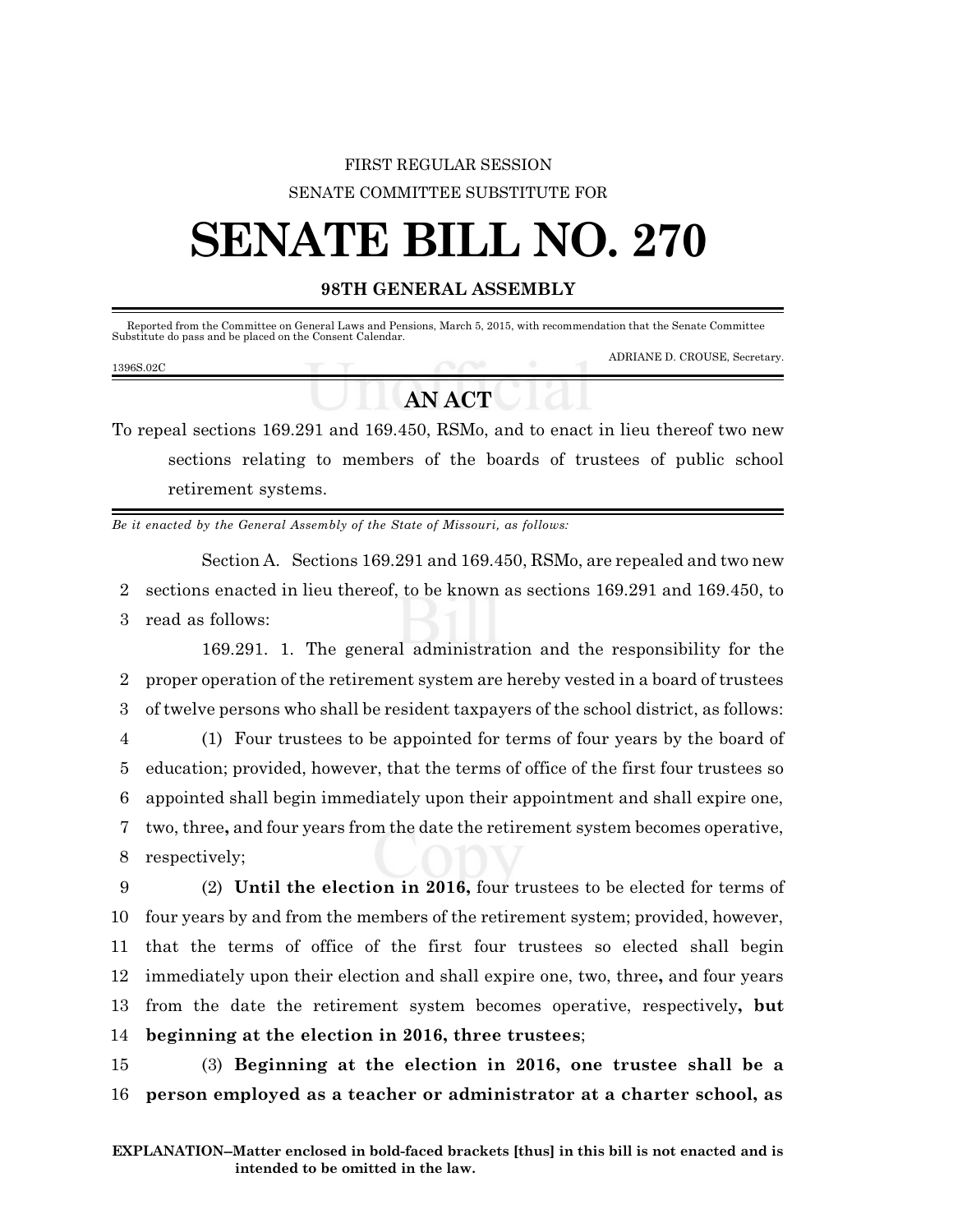**"charter school" is defined in section 169.270, elected for a term of four years by and from the members of the retirement system;**

 **(4)** The ninth trustee shall be the superintendent of schools of the school district;

 **[**(4)**] (5)** The tenth trustee shall be one retirant of the retirement system elected for a term of four years beginning the first day of January immediately following August 13, 1986, by the retirants of the retirement system;

 **[**(5)**] (6)** The eleventh trustee shall be appointed for a term of four years beginning the first day of January immediately following August 13, 1990, by the board of trustees described in subdivision (3) of section 182.701;

 **[**(6)**] (7)** The twelfth trustee shall be a retirant of the retirement system elected for a term of four years beginning the first day of January immediately following August 28, 1992, by the retirants of the retirement system.

 2. If a vacancy occurs in the office of a trustee, the vacancy shall be filled for the unexpired term in the same manner as the office was previously filled, except that the board of trustees may appoint a qualified person to fill the vacancy in the office of an elected member until the next regular election at which time a member shall be elected for the unexpired term. No vacancy or vacancies on the board of trustees shall impair the power of the remaining trustees to administer the retirement system pending the filling of such vacancy or vacancies.

 3. In the event of a lapse of the school district's corporate organization as described in subsections 1 and 4 of section 162.081, the general administration and responsibility for the proper operation of the retirement system shall continue to be vested in a twelve-person board of trustees, all of whom shall be resident taxpayers of a city, other than a city not within a county, of four hundred thousand or more. In such event, if vacancies occur in the offices of the four trustees appointed, prior to the lapse, by the board of education, or in the offices of the four trustees elected, prior to the lapse, by the members of the retirement system, or in the office of trustee held, prior to the lapse, by the superintendent of schools in the school district, as provided in subdivisions (1), (2) and (3) of subsection 1 of this section, the board of trustees shall appoint a qualified person to fill each vacancy and subsequent vacancies in the office of trustee for terms of up to four years, as determined by the board of trustees.

 4. Each trustee shall, before assuming the duties of a trustee, take the oath of office before the court of the judicial circuit or one of the courts of the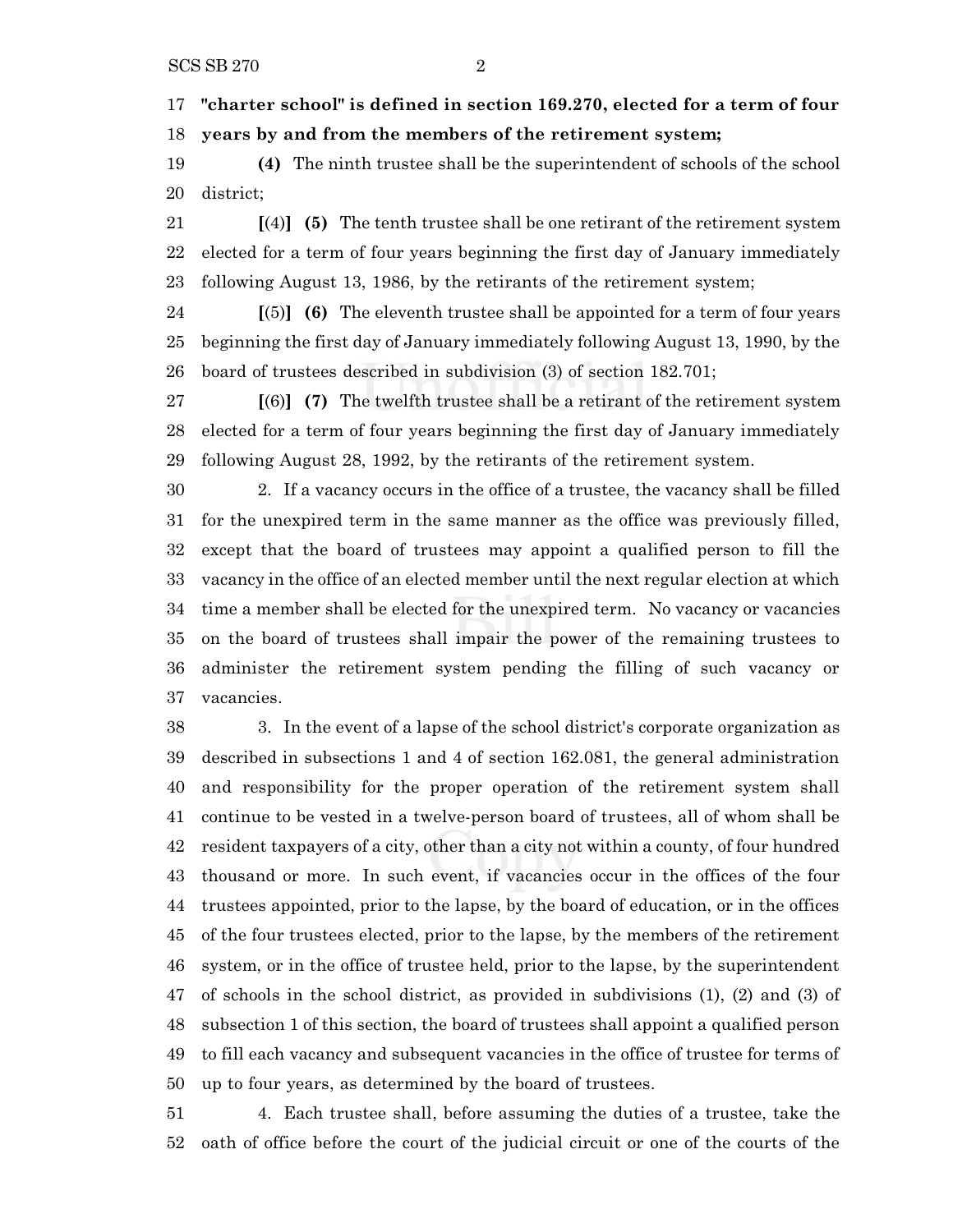judicial circuit in which the school district is located that so far as it devolves upon the trustee, such trustee shall diligently and honestly administer the affairs of the board of trustees and that the trustee will not knowingly violate or willingly permit to be violated any of the provisions of the law applicable to the retirement system. Such oath shall be subscribed to by the trustee making it and filed in the office of the clerk of the circuit court.

 5. Each trustee shall be entitled to one vote in the board of trustees. Seven trustees shall constitute a quorum at any meeting of the board of trustees. At any meeting of the board of trustees where a quorum is present, the vote of at least seven of the trustees in support of a motion, resolution or other matter is necessary to be the decision of the board; provided, however, that in the event of a lapse in the school district's corporate organization as described in subsections 1 and 4 of section 162.081, a majority of the trustees then in office shall constitute a quorum at any meeting of the board of trustees, and the vote of a majority of the trustees then in office in support of a motion, resolution or other matter shall be necessary to be the decision of the board.

 6. The board of trustees shall have exclusive original jurisdiction in all matters relating to or affecting the funds herein provided for, including, in addition to all other matters, all claims for benefits or refunds, and its action, decision or determination in any matter shall be reviewable in accordance with chapter 536 or chapter 621. Subject to the limitations of sections 169.270 to 169.400, the board of trustees shall, from time to time, establish rules and regulations for the administration of funds of the retirement system, for the transaction of its business, and for the limitation of the time within which claims may be filed.

 7. The trustees shall serve without compensation. The board of trustees shall elect from its membership a chairman and a vice chairman. The board of trustees shall appoint an executive director who shall serve as the administrative officer of the retirement system and as secretary to the board of trustees. It shall employ one or more persons, firms or corporations experienced in the investment of moneys to serve as investment counsel to the board of trustees. The compensation of all persons engaged by the board of trustees and all other expenses of the board necessary for the operation of the retirement system shall be paid at such rates and in such amounts as the board of trustees shall approve, and shall be paid from the investment income.

8. The board of trustees shall keep in convenient form such data as shall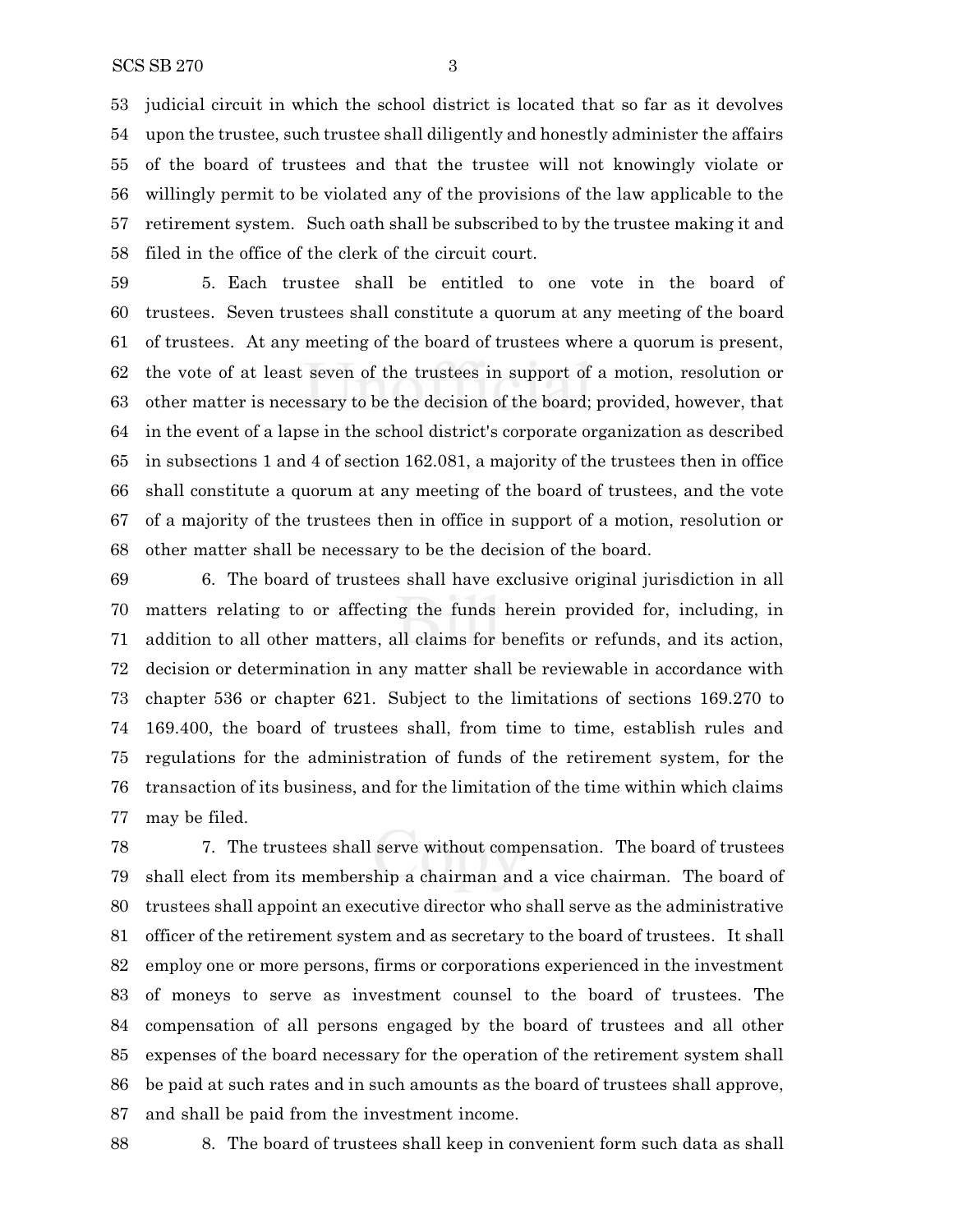be necessary for actuarial valuations of the various funds of the retirement system and for checking the experience of the system.

 9. The board of trustees shall keep a record of all its proceedings which shall be open to public inspection. It shall prepare annually and furnish to the board of education and to each member of the retirement system who so requests a report showing the fiscal transactions of the retirement system for the preceding fiscal year, the amount of accumulated cash and securities of the system, and the last balance sheet showing the financial condition of the system by means of an actuarial valuation of the assets and liabilities of the retirement system.

 10. The board of trustees shall have, in its own name, power to sue and to be sued, to enter into contracts, to own property, real and personal, and to convey the same; but the members of such board of trustees shall not be personally liable for obligations or liabilities of the board of trustees or of the retirement system.

 11. The board of trustees shall arrange for necessary legal advice for the operation of the retirement system.

 12. The board of trustees shall designate a medical board to be composed of three or more physicians who shall not be eligible for membership in the system and who shall pass upon all medical examinations required under the provisions of sections 169.270 to 169.400, shall investigate all essential statements and certificates made by or on behalf of a member in connection with an application for disability retirement and shall report in writing to the board of trustees its conclusions and recommendations upon all matters referred to it. 13. The board of trustees shall designate an actuary who shall be the technical advisor of the board of trustees on matters regarding the operation of the retirement system and shall perform such other duties as are required in connection therewith. Such person shall be qualified as an actuary by membership as a Fellow of the Society of Actuaries or by similar objective standards.

 14. At least once in each five-year period the actuary shall make an investigation into the actuarial experience of the members, retirants and beneficiaries of the retirement system and, taking into account the results of such investigation, the board of trustees shall adopt for the retirement system such actuarial assumptions as the board of trustees deems necessary for the financial soundness of the retirement system.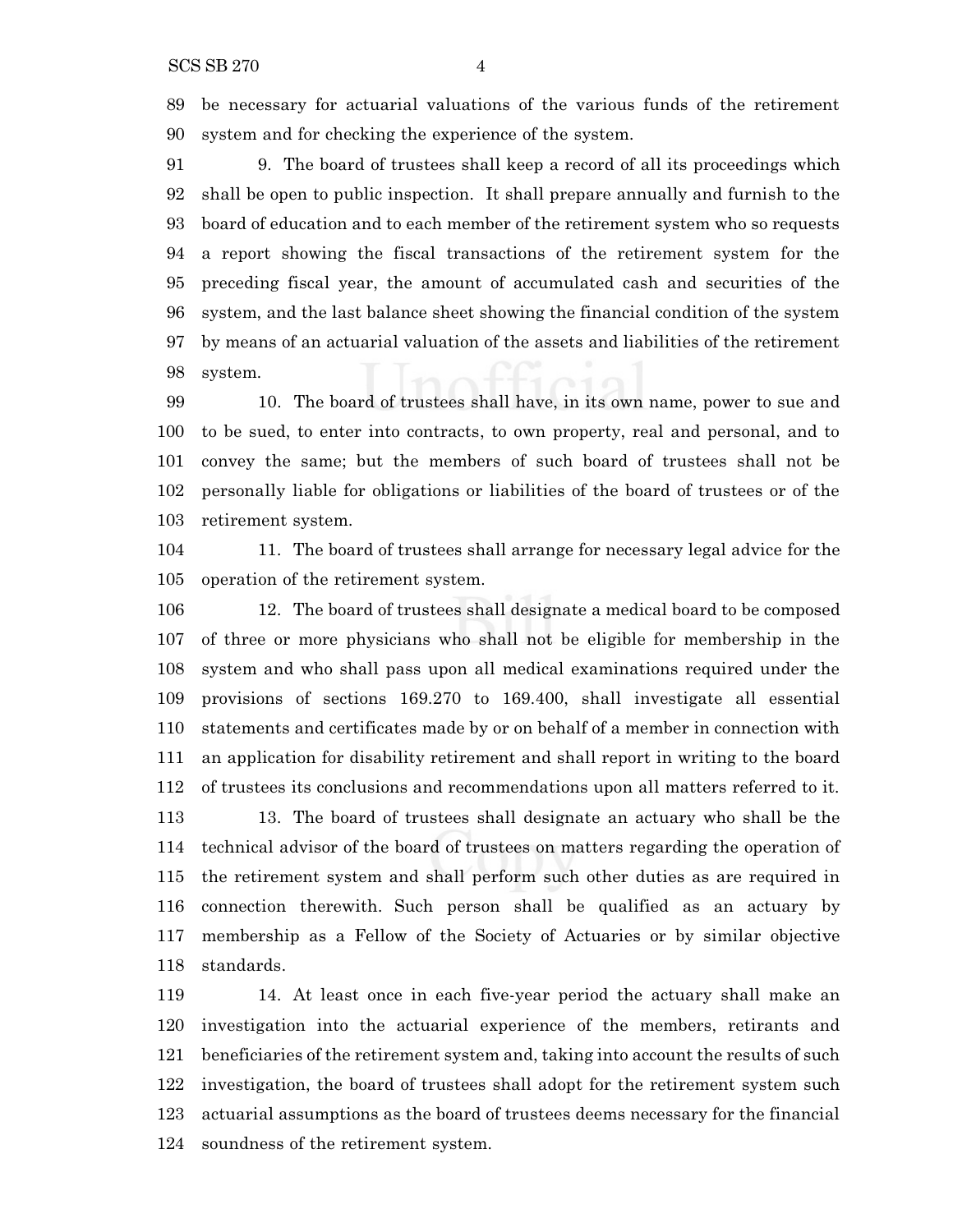15. On the basis of such actuarial assumptions as the board of trustees adopts, the actuary shall make annual valuations of the assets and liabilities of the funds of the retirement system.

 16. The rate of contribution payable by the employers shall equal one and ninety-nine one-hundredths percent, effective July 1, 1993; three and ninety-nine one-hundredths percent, effective July 1, 1995; five and ninety-nine one-hundredths percent, effective July 1, 1996; seven and one-half percent effective January 1, 1999, and for subsequent calendar years through 2013. For calendar year 2014 and each subsequent year, the rate of contribution payable by the employers for each year shall be determined by the actuary for the retirement system in the manner provided in subsection 4 of section 169.350 and shall be certified by the board of trustees to the employers at least six months prior to the date such rate is to be effective.

 17. In the event of a lapse of a school district's corporate organization as described in subsections 1 and 4 of section 162.081, no retirement system, nor any of the assets of any retirement system, shall be transferred to or merged with another retirement system without prior approval of such transfer or merge by the board of trustees of the retirement system.

169.450. 1. The general administration and responsibility for the proper operation of the retirement system and for making effective the provisions of sections 169.410 to 169.540 are hereby vested in a board of trustees of **[**eleven**] twelve** persons, as follows:

 (1) Four trustees to be appointed for terms of four years by the board of education; provided, however, that their terms shall be fixed so the terms of one of the trustees so appointed shall expire each year. The members of such board of trustees appointed by the board of education may be members of the board of education or other individuals deemed qualified to hold such positions by the board of education;

 (2) Four trustees to be elected for terms of four years by and from the active members of the retirement system who shall hold office as trustees only while active members; provided, however, that their terms shall be fixed so that the terms of one of the trustees so elected shall expire each year; and provided further, that not more than two of such persons shall be teachers and two shall be nonteachers. For the purposes of this subsection, a school administrator shall not be eligible for the positions established pursuant to this subdivision and shall be eligible for the position established pursuant to subdivision (4) of this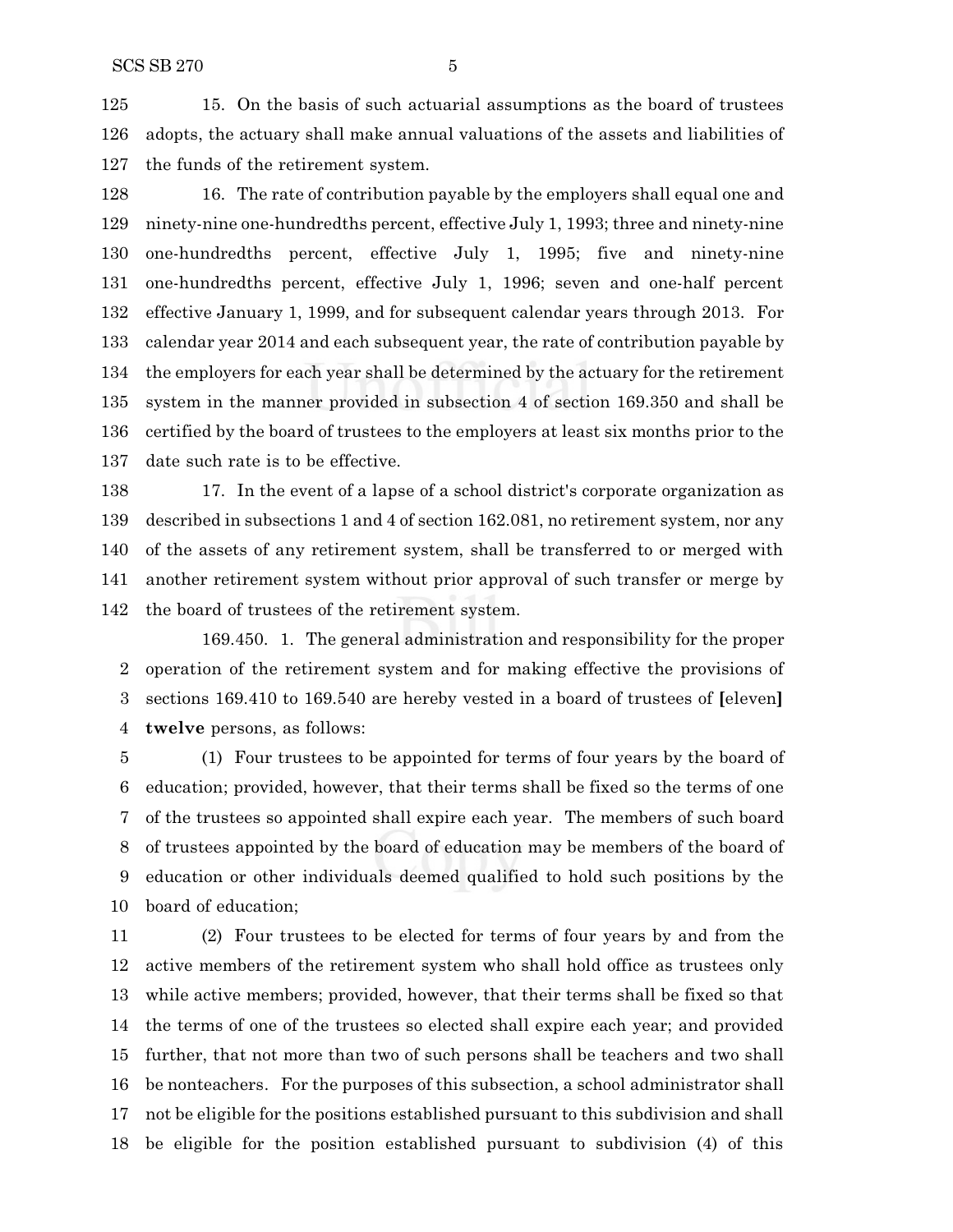subsection;

 (3) Two trustees, who shall be retired members, to be elected for terms of four years by and from the retired members of the retirement system; provided, however, that the terms of office of the first two trustees so elected shall begin immediately upon their election and shall expire two and four years from the date of their election, respectively; and provided further, that not more than one of such persons shall be a teacher and one shall be a nonteacher;

 (4) One member, who shall be a school administrator, to be elected for a term of four years by and from the active members of the retirement system who shall hold office as a trustee only while an active member; except that, the initial term of office of such trustee shall expire on December 31, 1999**;**

 **(5) One trustee shall be a person employed as a teacher or administrator at a charter school, as "charter school" is defined in section 169.410, to be elected for a term of four years by and from the members of the retirement system**.

 2. If a vacancy occurs in the office of trustee, the vacancy shall be filled for the unexpired term in the same manner as the office was previously filled. No vacancy or vacancies on the board of trustees shall impair the power of the remaining trustees to administer the retirement system pending the filling of such vacancies.

 3. In the event of a lapse of a school district's corporate organization as described in subsections 1 and 4 of section 162.081, or for any other reason, the general administration and the responsibility for the proper operation of the retirement system shall continue to be fully vested in the trustees then currently serving and such trustees shall continue to serve and be elected in the same manner as set forth in this statute as if no lapse had occurred, except that in the event of vacancies occurring in the office of trustees appointed by the board of education prior to the lapse, the board of trustees shall appoint a qualified person or persons to fill such vacancy or vacancies for terms of up to four years.

 4. Trustees shall serve without compensation, and any trustee shall be reimbursed from the expense fund for all necessary expenses which the trustee may incur through service on the board of trustees.

 5. Each trustee shall, within ten days after such trustee's appointment or election, take an oath of office before the clerk of the circuit court of the judicial circuit in which the school district is located that, so far as it devolves upon the trustee, the trustee will diligently and honestly administer the affairs of the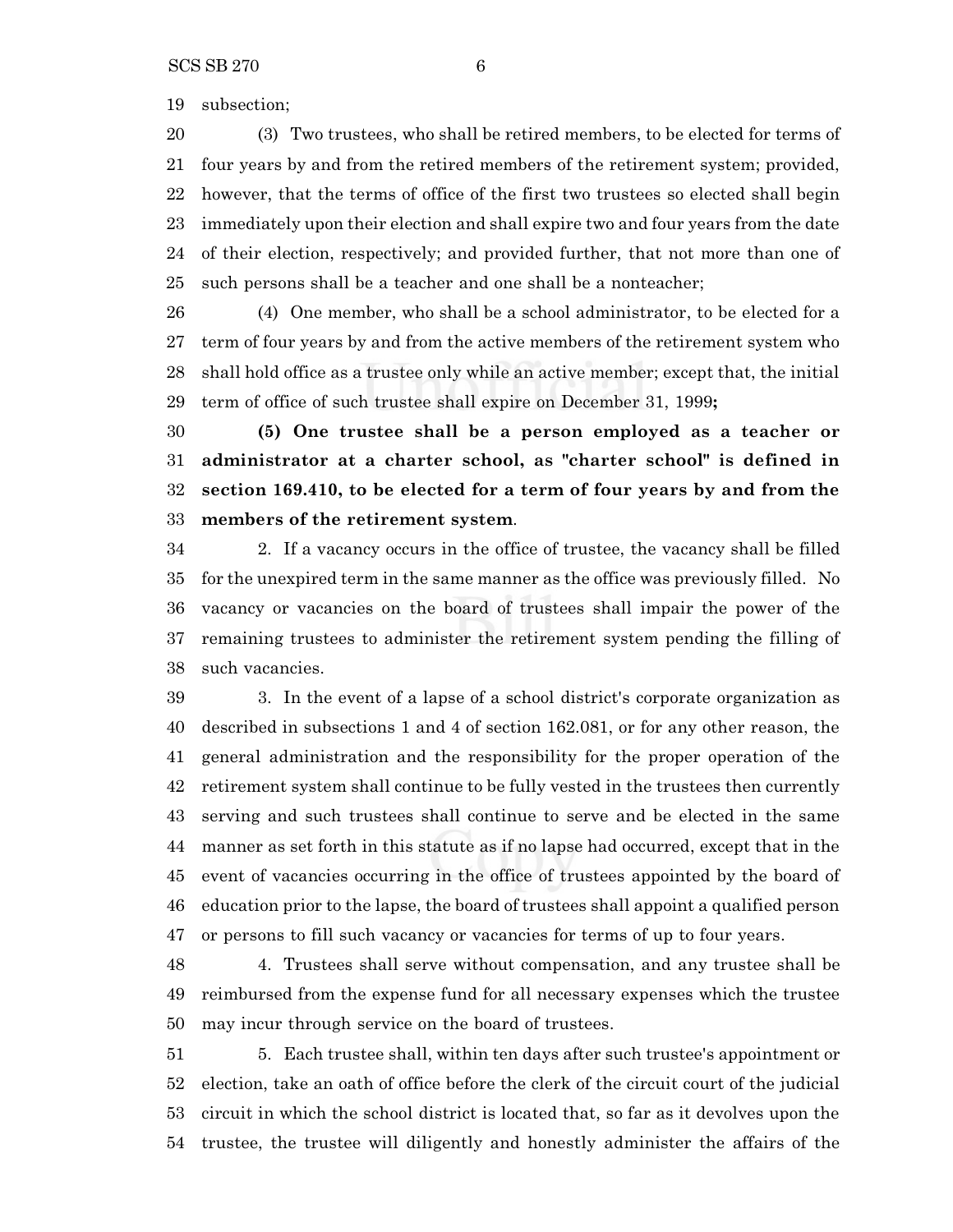board of trustees and that the trustee will not knowingly violate or willingly permit to be violated any of the provisions of the law applicable to the retirement system. Such oath shall be subscribed to by the trustee making it and filed in the office of the clerk of the circuit court.

 6. The circuit court of the judicial circuit in which the school district is located shall have jurisdiction over the members of the board of trustees to require them to account for their official conduct in the management and disposition of the funds and property committed to their charge; to order, decree and compel payment by them to the public school retirement system of their school district of all sums of money, and of the value of all property which may have been improperly retained by them, or transferred to others, or which may have been lost or wasted by any violation of their duties or abuse of their powers as such members of such board; to remove any such member upon proof that the trustee has abused the trustee's trust or has violated the duties of the trustee's office; to restrain and prevent any alienation or disposition of property of such public school retirement system by the members, in cases where it may be threatened, or there is good reason to apprehend that it is intended to be made in fraud of the rights and interests of such public school retirement system. The jurisdiction conferred by sections 169.410 to 169.540 shall be exercised as in ordinary cases upon petition, filed by the board of education of such school district, or by any two members of the board of trustees. Such petition shall be heard in a summary manner after ten days' notice in writing to the member complained of, and an appeal shall lie from the judgment of the circuit court as in other causes and be speedily determined, but such appeal shall not operate under any condition as a supersedeas of a judgment of removal from office.

 7. Each trustee shall be entitled to one vote in the board of trustees. **[**Six**] Seven** votes shall be necessary for a decision by the trustees at any meeting of the board of trustees.

 8. Subject to the limitations of sections 169.410 to 169.540, the board of trustees shall, from time to time, establish rules and regulations for the administration of the retirement system, for eligibility for and determination of benefits under the retirement system, for the investment of retirement system assets, and for the transaction of the retirement system's business.

 9. The board of trustees shall elect from its membership a chairman and shall, by majority vote of its members, appoint a secretary, who may be, but need not be, one of its members. It shall engage such actuarial and other services as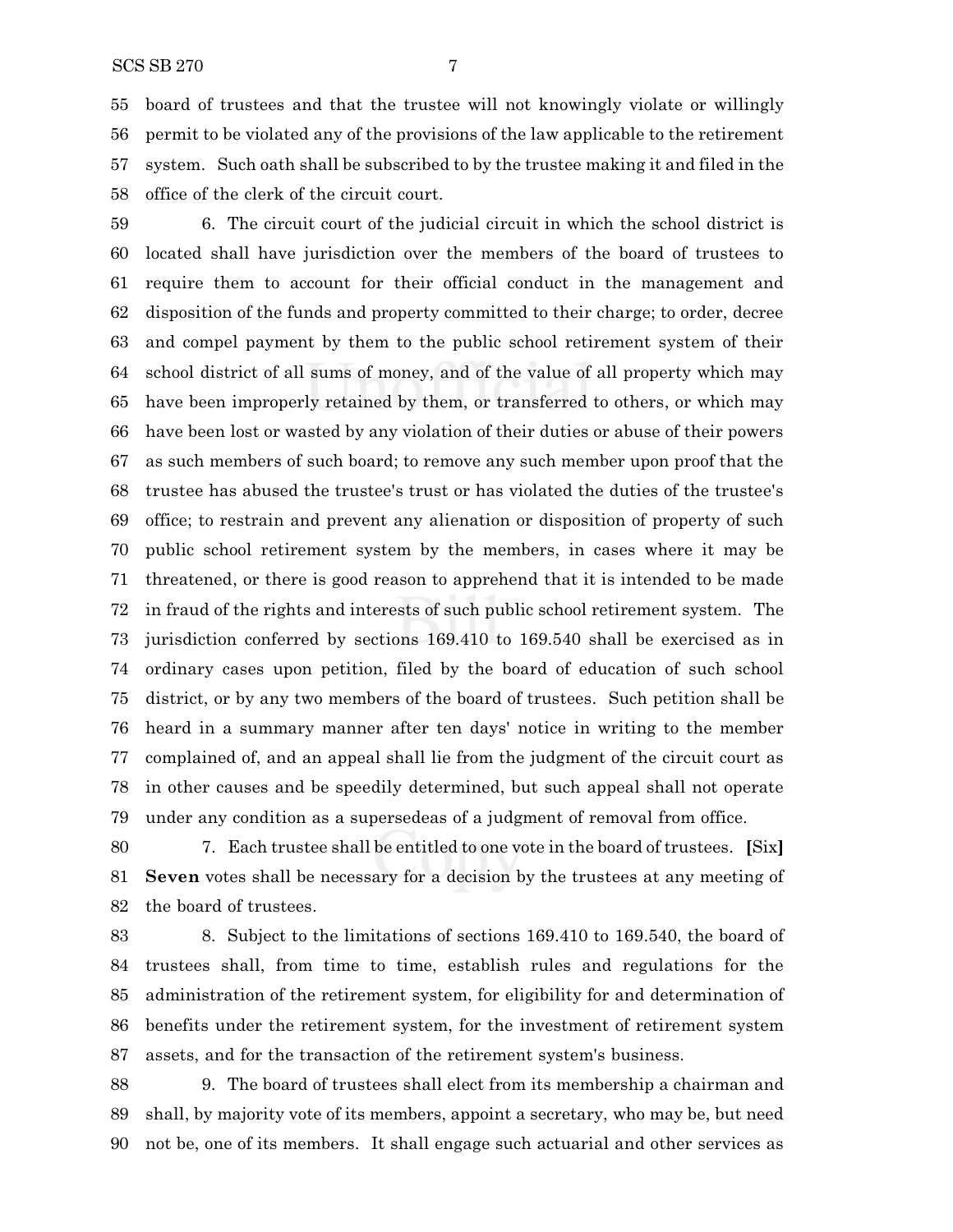shall be required to transact the business of the retirement system. It shall also engage an investment counselor who shall be experienced in the investment of moneys to advise the trustees on investments of the retirement system. The compensation of all persons engaged by the board of trustees and all other expenses of the board necessary for the operation of the retirement system shall be paid at such rates and in such amounts as the board of trustees shall approve. 10. The board of trustees shall keep in convenient form such data as shall be necessary for actuarial valuations of the assets of the retirement system and

for checking the experience of the system.

 11. The board of trustees shall keep a record of all its proceedings which shall be open to public inspection. It shall prepare annually and send to the board of education and to each member of the retirement system a report showing the fiscal transactions of the retirement system for the preceding fiscal year, a detailed listing of all salaries and expenditures incurred by the trustees for its operation, the amount of the accumulated cash and securities of the system, and the last balance sheet showing the financial condition of the system by means of an actuarial valuation of the assets and liabilities of the retirement system. The board of trustees shall also prepare or cause to be prepared an annual report concerning the operation of the retirement system herein provided for, which report shall be sent by the chairman of the board of trustees to the board of education.

 12. The board of trustees shall arrange for necessary legal advice for the operation of the retirement system.

 13. The board of trustees shall designate a medical board to be composed of three physicians, none of whom shall be eligible for benefits pursuant to sections 169.410 to 169.540, who shall arrange for and pass upon all medical examinations required pursuant to the provisions of sections 169.410 to 169.540, shall investigate all essential statements and certificates made by or on behalf of a member in connection with an application for disability retirement and shall report in writing to the board of trustees its conclusions and recommendations upon all matters referred to it.

 14. The actuary shall be the technical adviser of the board of trustees on matters regarding the operation of the system created by sections 169.410 to 169.540 and shall perform such other duties as are required in connection therewith. Such person shall be qualified as an actuary by membership as a fellow in the Society of Actuaries or by objective standards which are no less